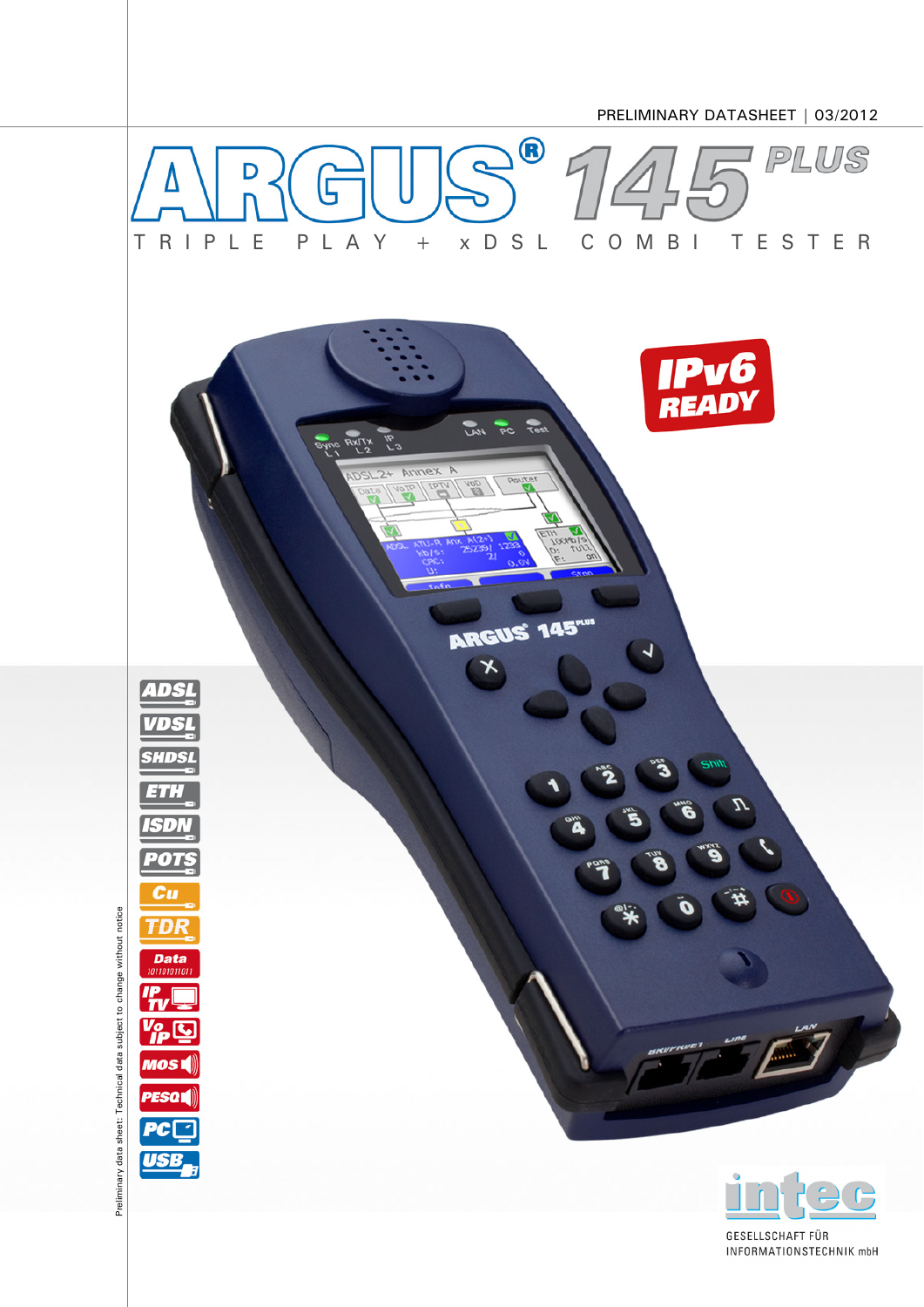

# **The compact all-rounder**

**Universal xDSL+GigE+ISDN+Triple Play test set** The ARGUS<sup>®</sup>145<sup>PLUS</sup> is a first-class combi tester that meets the highest technical demands. It is the only handheld tester and analyzer to integrate all interfaces for VDSL2 (all profiles), ADSL (Annex A+B+J+L+M) and SHDSL (2-, 4-, 6- and 8-wire), Ethernet, ISDN PRI/E1/BRI S/T/U and POTS in a single device – without having to swap modules.

### **GigaBit Ethernet interface\* and tests**

On request, a fast Gigabit Ethernet interface\* is available, via which performance tests can be carried out with up to 1000 Mbit/s. For this, a loop function and a traffic generator are available, so that throughput tests in accordance with RFC 2544\* are also become possible. If the Ethernet cabling is defective, the ARGUS®145 PLUS can immediately locate the source of the fault through cabling tests via the Gigabit Ethernet interface. In addition, it is possible to check whether the receiver provides the voltage for different PoE\* categories.

For an HTTP or FTP download, the interface reaches speeds of up to 200 Mbit/s.

### **SHDSL interface**

If required, the numerous interfaces can be extended by further functions. For example, the SHDSL interface also operates in SHDSL.bis (Enhanced SHDSL - ESHDSL) mode, therefor various SHDSL modes are available: e. g. ATM, TDM\* or EFM mode.

### **Copper test set (Cu tests)**

Copper tests (Cu tests) for physical line qualification without synchronization with the receiver are always included. Using a spectrum analysis (DMT Analysis), the powerspectral density (PSD) and noise can also be measured.

With a high-impedance connection, the Line Scope enables realtime display both in the time and frequency domain (FFT). The optional Active Probe II required for this can also be connected to a DSL connection in use and can be switched between symmetrical and asymmetrical.

The optional TDR function (Time Domain Reflectometer) enables line lengths to be measured and sources of faults to be located.

## **Triple Play Quality and IPv6\***

With its optional Triple Play test functions, the ARGUS®145 PLUS can be used to verify VoIP, IPTV and data services via xDSL and Ethernet. The ARGUS<sup>®</sup>145<sup>PLUS</sup> not only simulates terminal equipment such as a phone, PC or set-top box (STB), it also determines all relevant quality of service parameters and evaluates, as a digital lineman's handset, the voice quality delivering a MOS or a PESQ\* value. The IPTV quality of service is tested by means of STB emulation and VoD test, channel scanning, IPTV long-term analysis or using the Media Delivery Index (MDI). Optionally several of these IP tests can be carried out via the new more powerful IPv6\* protocol.

# **Testing E1 and ISDN PRI interfaces**

The ISDN PRI/E1 interface also permits comprehensive service testing as it is standard for the ISDN BRI S/T/U interfaces. It provides PRI specific test functions such as a MegaBERT for performing a framed or unframed bit error rate test (BERT) utilizing the entire 2 Mbit/s of bandwidth.

### **Easy operation**

The ARGUS®145 PLUS is also extremely easy to use. It has got a large (320 x 240 pixels) colour display, uses softkeys and has not only a USB client but also a USB host interface\*. For a long operation time, the tester is equipped with a powerful, field replaceable Lithium-Ion battery pack.

### **intec Gesellschaft für Informationstechnik**

With more than 20 years of experience, intec GmbH is one of the leading suppliers of xDSL, ISDN and IP measurement technology in Europe. With the ARGUS<sup>®</sup> range, intec is offering practical solutions for installation and troubleshooting of xDSL and ISDN connections. Developed specifically for the needs and daily use by technicians working for international network operators, service providers and installation companies.

More than 60 000 ARGUS® testers are already in the field with companies such as Deutsche Telekom, Vodafone, Telefonica, KPN, British Telecom and Telekom Austria who are completely satisfied in the quality of "Made in Germany" intec products.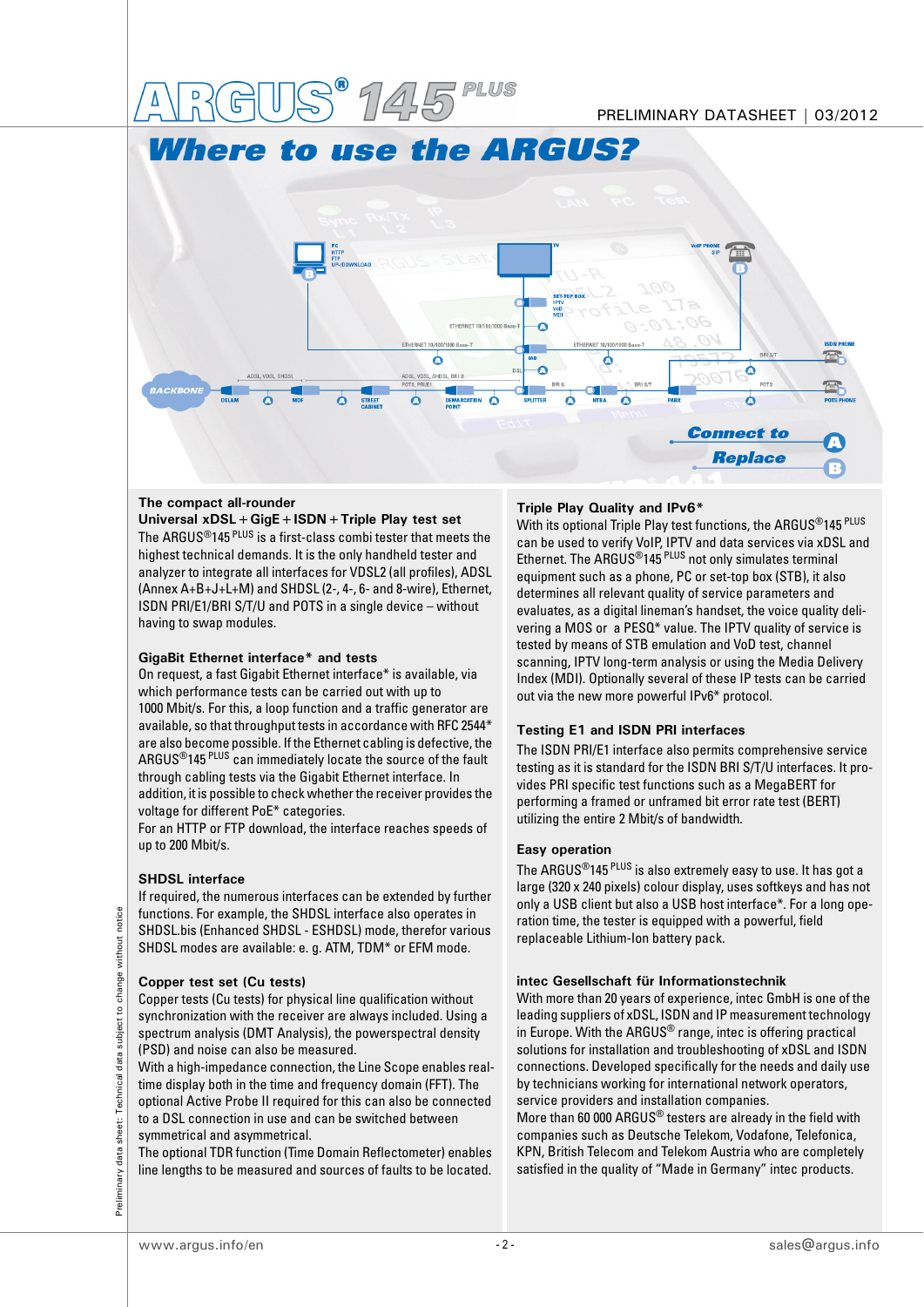### **VDSL2, ADSL2+, SHDSL multi-pair, GigaBit-Ethernet\* (Cu), ISDN (BRI S/T/U, PRI, E1), POTS, copper (Cu) and Triple Play services tester**

ARGUS<sup>®</sup>145<sup>PLUS</sup> is a compact universal all-in-one handheld device for testing all common customer interfaces.

# **Broadband interfaces:**

- Synchronisation with DSLAM (xTU-C) and evaluation of all relevant line parameters and error counters - Including bridge, router and PC replacement modes
- **ADSL2/2+**modem simulation, ADSL tester, ATU-R - Supports ITU-T G.992.5 et alii; Annex A+B+J,+L+M; INP, SRA - Display of Bits, SNR, QLN and Hlog/tone graphs
- **VDSL2** modem simulation, VDSL tester, VTU-R - Supports ITU-T G.993.2 (8, 12, 17, 30 MHz + var. bandplans) - Display of Bits, SNR, QLN and Hlog/tone and stream graphs
- **G.SHDSL** modem simulation, STU-R and STU-C - Connection dial-up incl. Line Probing (PMMS) acc. to ITU - Available for SHDSL 2-, 4-, 6- and 8-wire interfaces
	- Supports ITU-T G.991.2, G.hs, ETSI 101524, G.SHDSL.bis
- Supports the following TC sub layers: ATM, EFM, TDM\*
- **Ethernet** interfaces for Triple Play and Ethernet tests - 1 Ethernet interface (10/100 Base-T), RJ-45 or 1 GigaBit Ethernet test interface\* (10/100/1000 BT), RJ-45 - Support Ethernet terminal mode (PC replacement)

# **Triple Play testing via xDSL and Ethernet\*:**

- **ATM layer** tests when using ADSL2/2+ and SHDSL ATM - ATM OAM ping and ATM OAM cell loop, VPI/VCI scan
- **Data:** testing the data throughput (IPv4 and IPv6\*) - IP ping and trace route tests (BRAS info, PPP trace, VLAN) - HTTP- and FTP download tests up to 200 Mbit/s\*
	- FTP server test, up-/download from ARGUS to ARGUS
- **Voice:** testing of VoIP connections based on SIP standard - VoIP terminal simulation, incl. acoustics (various codecs)
	- OK/FAIL evaluation and display of quality parameters
	- Evaluation of the VoIP speech quality (QoS) according to: -  $MOS<sub>COF</sub>$  (ITU-T P.800) based on E model (ITU-T G.107)
	- PESQ\* (ITU-T P.862) in combination with PESQ server SW\*
- **Video:** testing IPTV and VoD services (STB mode) - Stream request (set-top box mode), IPTV channel scan - OK/FAIL evaluation and display of quality parameters (QoS) - Determination of MDI (Media Delivery Index), RFC 4445

# **Ethernet tests\*:**

- **Cabling tests** for checking the Ethernet wiring - Detecting shorts, opens and mismatches and lots more
- Probing of PoE classes (Power over Ethernet) **Performance tests** across different layers (1 Gbit/s): - Loop and traffic generator (different packet sizes)
- GigE throughput tests acc. to RFC 2544\* up to 1 Gibt/s

# **Documentation and Analysis:**

- **Documentation** of all parameters recorded to test reports (in device and on PC) via automatic access tests
- **Data transfer** to PC via USB client interface using Mini-USB
- **Update Tool** to carry out FW updates for free
- **WINplus** PC software for generating, saving, archiving and printing test reports and for configuring the ARGUS $^\circledR$
- **WINanalyse** PC software for analysis (including WINplus)
- Graphical online long-term trace for xDSL and IPTV
- 
- ISDN D channel clear text decoding\* for protocol analysis





# **Circuit-switched interfaces:**

- **ISDN:** integrated comprehensive ISDN test set
	- BRI U interface (2B1Q or 4B3T\*) acc. to ANSI T1.601
	- BRI S/T interface acc. to ITU-T I.430, TE and NT modes
	- PRI/E1 interface acc. to ITU-T I.431, TE and NT modes
	- D channel monitoring on BRI and PRI interfaces
	- Testing of BRI S/T and PRI leased lines (E1, 2 Mbit/s)
	- E1 BERT simultaneously using all B channels (MegaBERT)
	- Auto. testing of services and suppl. services, BERT etc.
	- Evaluation of the ISDN speech quality directly on BRI S/T/U: - Via PESQ\* (ITU-T P.862) + MOS $_{100}$ \* w/ PESQ server SW\*
- **POTS:** integrated comprehensive POTS butt set (analog)
	- With DTMF and CLIP display, including pulse dial mode
	- Non-intrusive high-Z monitor, incl. voltage measurement
	- Evaluation of the speech quality directly on POTS: - Via PESQ\* (ITU-T P.862) +  $MOS<sub>L00</sub>$ \* w/ PESQ server SW\*

# **Copper testing (Cu tests):**

- **RC measurement:** resist., capacitance, continuity check - Including loop length calculation (distance to open / short) - DC voltage measurement: up to  $+200$  V; res.: 0.1 V; acc.:  $\pm 2\%$
- **Line Scope:** real time, frequency (FFT) and time domain - Input impedance: 3.6 kΩ || 20 pF, adjustable gain
	- Frequency range: 20 kHz to 30 MHz; res.: 1 kHz; acc.: ±0.1 %
	- Level range (at 0 dB): -130 to +10 dBm/Hz, res.: 0.1 dB; ±1 dB
	- Voltage range in time domain, AC: 40  $V_{nn}$ ; res.: 2 m $V_{nn}$
	- Input protection, DC: 250 V; AC: 100  $V_{\text{pp}}$
- **DMT Analysis:** Power spectral density (PSD) assessment helps detecting noise, using 4096 DMT tones (e.g. VDSL2) - Impedance: 100 Ω
	- Frequency range: 130 kHz to 30 MHz (-3 dB); 4.3 kHz; ±0.1 %
	- Level range: -140 to -40 dBm/Hz; resolution: 0.1 dB
- **ARGUS Active Probe II\*:** high-impedance probe
- Impedance: 70 kΩ || <1pF; range: 10 kHz to 30 MHz (±1.5 dB)
- Switch between sym./asymmetric measurement mode
- Power supplied by ARGUS USB host interface
- **TDR:** measuring line lengths and locating the faults
	- Measuring range: 3.5 up to 6000 m; res.: 0.3 %/range; ±2 %
	- Pulse width (adjustable): 15 ns to 16 μs, amplitude: 5 or 20 V
	- Velocity of propagation (VoP): 30 % up to 99.9 %

# **Further highlights:**

- Brilliant QVGA colour display (LCD), 320 x 240 pixels
- Lightweight, compact and easy to use
- Intuitive menu navigation and instant readiness for operation
- Free firm- and software updates via www.argus.info/en